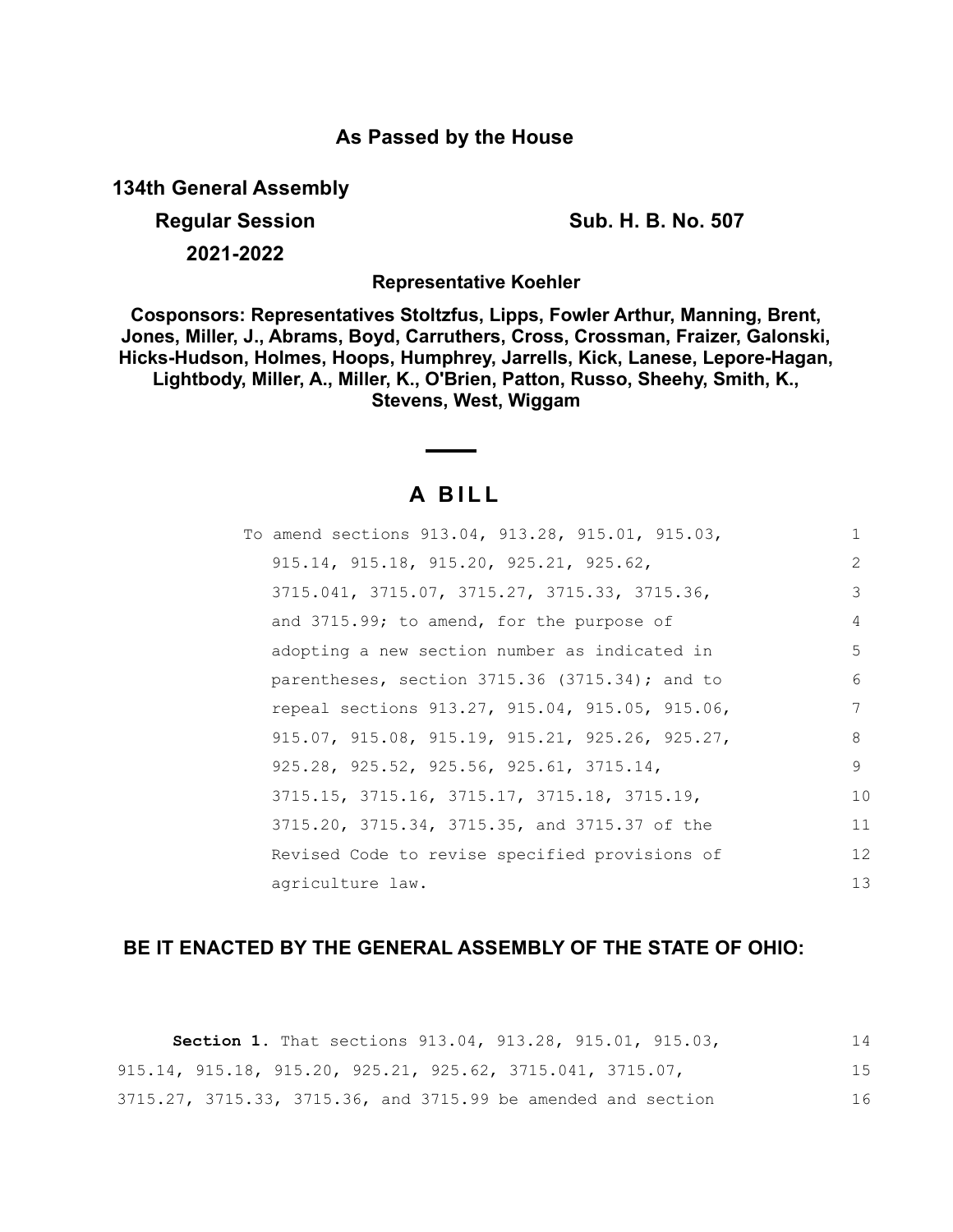3715.36 (3715.34) of the Revised Code be amended for the purpose of adopting a new section number as indicated in parentheses to read as follows: **Sec. 913.04.** (A) The director of agriculture shall adopt rules under Chapter 119. of the Revised Code which: (1) Require all canneries to comply with regulations adopted by the United States food and drug administration in 21 C.F.R. 110.3 to 110.110117, as amendedapplicable; (2) Require all canneries thermally processing low-acid foods packed in hermetically sealed containers to comply with regulations adopted by the United States food and drug administration in 21 C.F.R. 113.3 to 113.100, as amended; (3) Require all canneries thermally processing acidified foods packed in hermetically sealed containers to comply with regulations adopted by the United States food and drug administration in 21 C.F.R. 114.3 to 114.100, as amended; (4) Require all canneries, except those canneries required to register with the United States food and drug administration under 21 C.F.R. 108.35, to provide the director, prior to the processing of any food product, with scheduled processes for each processing method utilized, including all of the following: (a) The type of processing equipment used; (b) The type of retort or other thermal processing equipment used; (c) Minimum initial temperatures; (d) Time and temperature of processing; (e) Sterilizing value or other equivalent scientific 17 18 19 20 21 22 23 24 25 26 27 28 29 30 31 32 33 34 35 36 37 38 39 40 41 42 43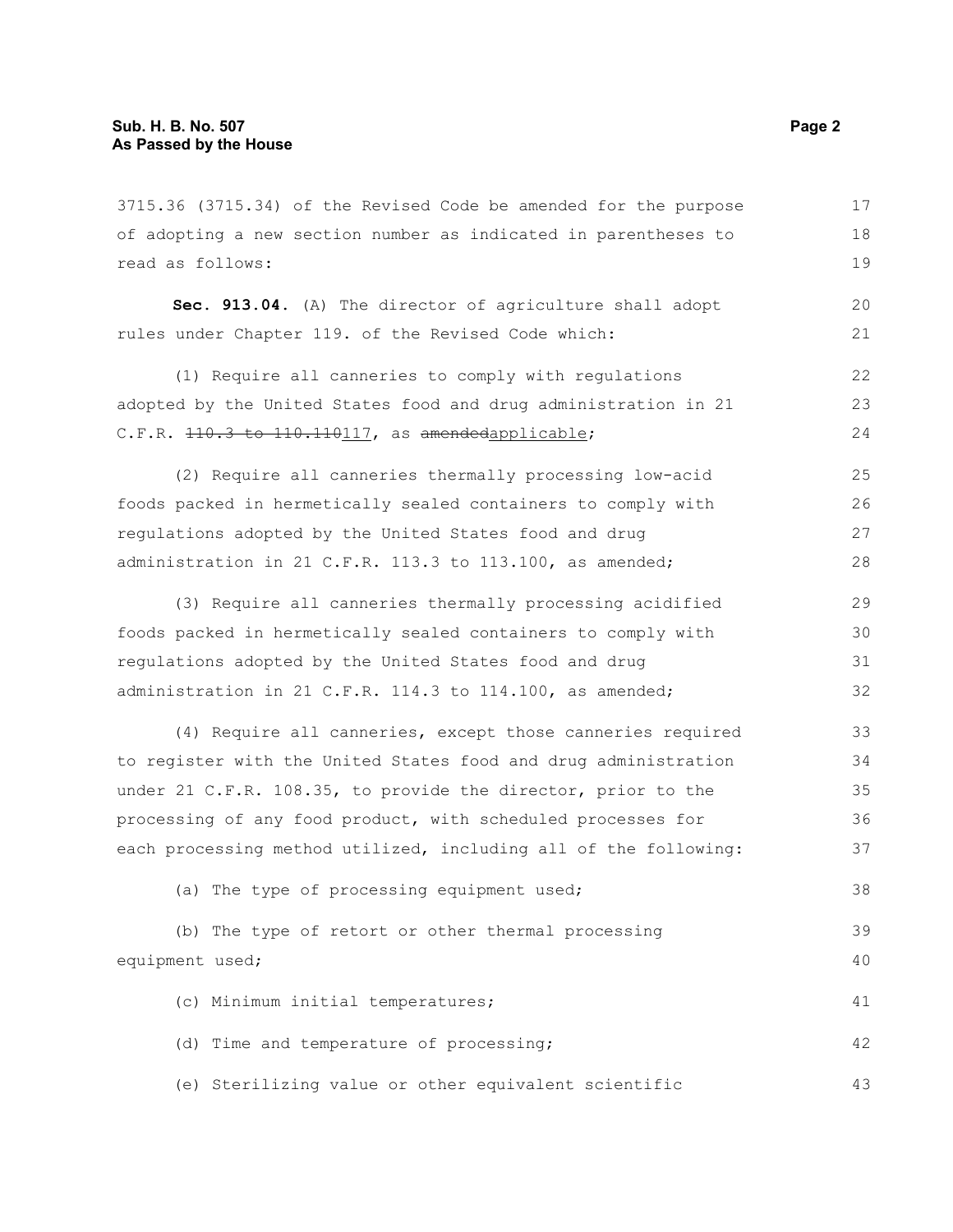| evidence of process adequacy;                                           | 44 |
|-------------------------------------------------------------------------|----|
| (f) Critical control factors affecting heat penetration.                | 45 |
| (5) Establish standards of identity, quality, and fill for              | 46 |
| canned foods.                                                           | 47 |
| (B) No person shall violate any rule adopted under this                 | 48 |
| section.                                                                | 49 |
| Sec. 913.28. The director of agriculture shall enforce                  | 50 |
| sections 913.01 to 913.05 and 913.22 to <del>913.27 913.26</del> of the | 51 |
| Revised Code, and he the director shall adopt rules as he the           | 52 |
| director considers necessary for the administration and                 | 53 |
| enforcement of such sections.                                           | 54 |
| Sec. 915.01. As used in section 915.01 to 915.12,                       | 55 |
| inclusive, of the Revised Code:                                         | 56 |
| (A) "Cold storage" means the storage of food, at or below               | 57 |
| a temperature of forty degrees Fahrenheit, in a cold-storage            | 58 |
| warehouse.                                                              | 59 |
| (B) "Cold-storage warehouse" means a place artificially                 | 60 |
| cooled by the employment of refrigerating machinery or ice or           | 61 |
| other means, in which articles of food are stored for thirty            | 62 |
| days or more at a temperature of forty degrees Fahrenheit, or           | 63 |
| lower.                                                                  | 64 |
| (C) "Food" means-eggs, butter, fresh animal flesh and-                  | 65 |
| fresh products therefrom, and fresh fish and fowl flesh, which-         | 66 |
| have been stored in a cold-storage warehouse:                           | 67 |
| (1) Articles used for food or drink for humans or animals;              | 68 |
| (2) Chewing gum;                                                        | 69 |
| (3) Articles used for components of any such articles.                  | 70 |
|                                                                         |    |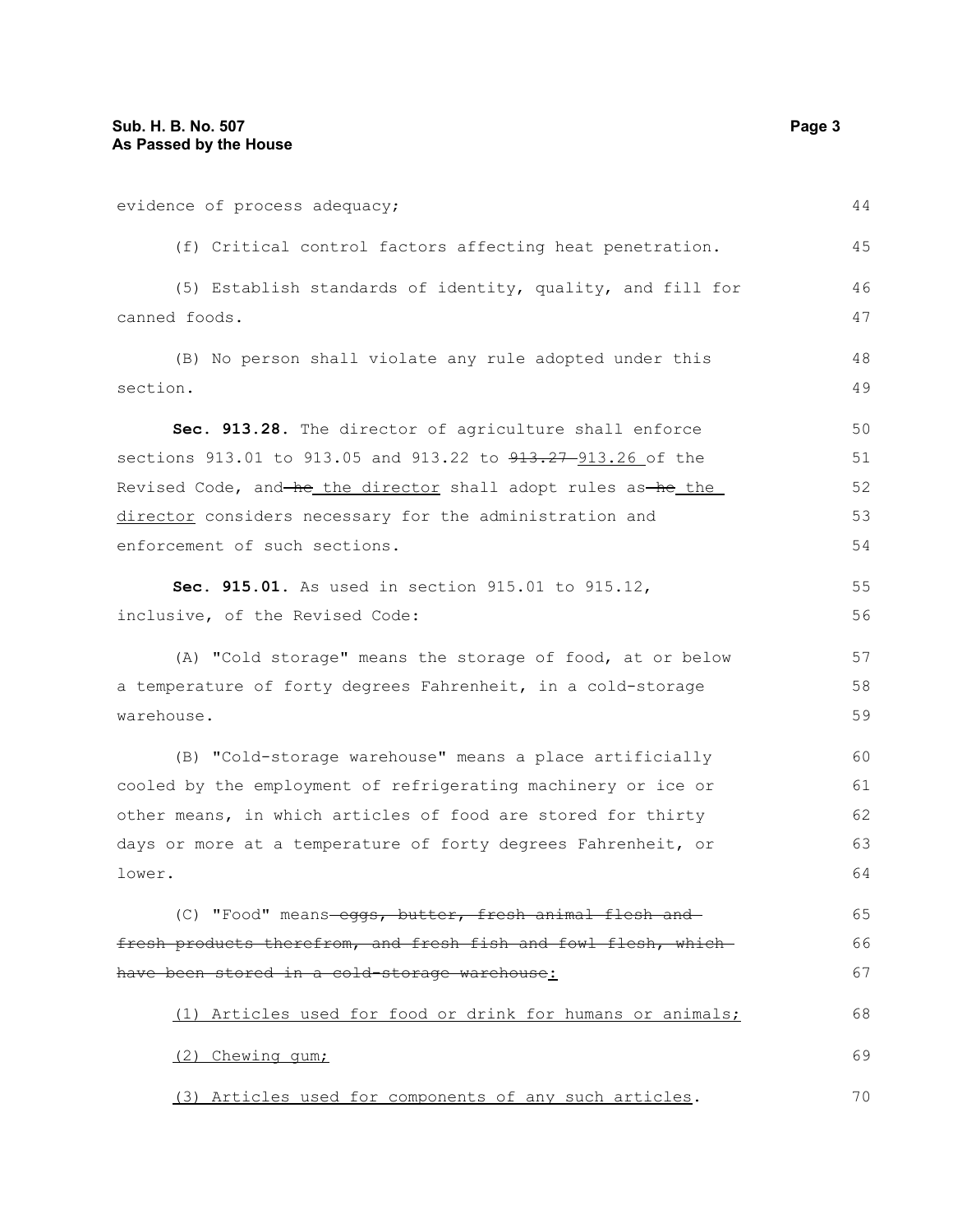### **Sub. H. B. No. 507 Page 4 As Passed by the House**

(D) "Container" means any bag, barrel, basket, bottle, box, caddy can, canister, carton, crate, firkin, hogshead, jar, jug, keg, stopper, vessel, wrapper, frozen bulk, or any similar or analogous utensil, receptacle, band, or wrapper in which food may be kept, stored, sold, or offered for sale. 71 72 73 74 75

(E) "Marked" means written, printed, stamped, or painted, or any other means whereby words or figures may be indicated in or on a container, or any cover attached thereto. 76 77 78

(F) "Wholesome" means fit for human food.

**Sec. 915.03.** Each person, firm, or corporation licensed to operate a cold-storage warehouse shall keep an accurate record of the receipts and withdrawals of food therefrom. The agents of the director of agriculture shall have free access to such records at all times. Each such person, firm, or corporation shall file in the office of the director on or before the sixthday of January, April, July, and October of each year, a report setting forth in itemized form the kind and quantities of food products held in cold storage in such warehouse. The report shall be made on printed forms prepared and supplied by the director. The director may cause such other reports to be filedat such times as he may deem advisable. 80 81 82 83 84 85 86 87 88 89 90 91

**Sec. 915.14.** As used in sections 915.14 to 915.24 of the Revised Code, unless the context otherwise requires: 92 93

(A) "Food" means-all articles used by humans for food, drink, ice, confectionery, or condiment, whether simple, mixed, or compound, and any substance used as a constituent in the manufacture thereof: 94 95 96 97

(1) Articles used for food or drink for humans or animals; 98

(2) Chewing gum;

79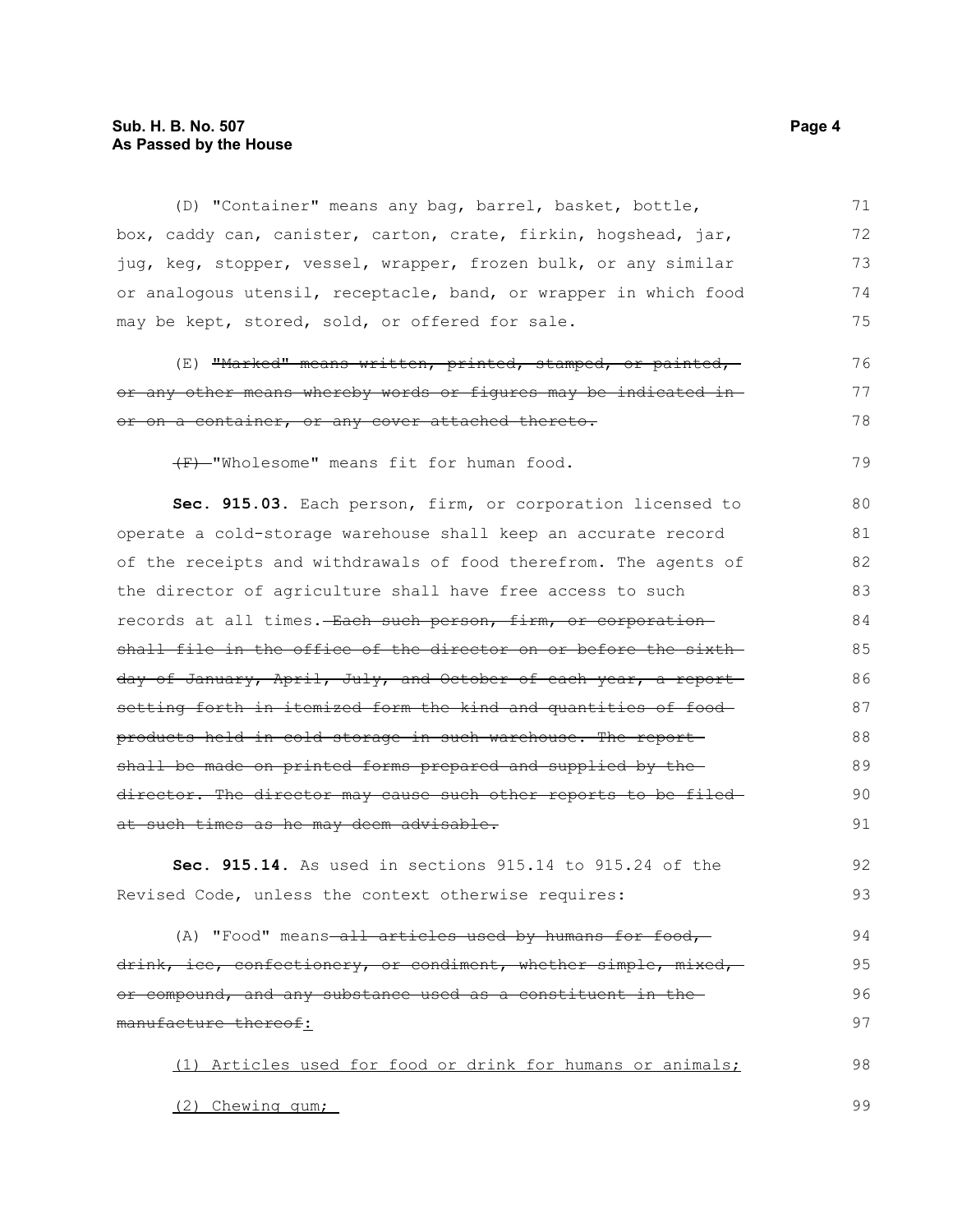| (3) Articles used for components of any such articles.                    | 100 |
|---------------------------------------------------------------------------|-----|
| (B) "Establishment" means any business location or                        | 101 |
| building of which any of the following facilities or operations           | 102 |
| are a part: a frozen food manufacturing facility,                         | 103 |
| slaughterhouse, locker room, locker, chill room, sharp freezing           | 104 |
| room and facilities, or sharp freezing cabinet.                           | 105 |
| (C) "Slaughterhouse" means a room or space used to butcher-               | 106 |
| animals for sharp freezing.                                               | 107 |
| (D) "Locker room" means any room in an establishment in                   | 108 |
| which lockers are located and in which space may be provided for-         | 109 |
| the storage of frozen food belonging to and for sale by the-              | 110 |
| operator to the public.                                                   | 111 |
| (E) "Locker" means the individual section or compartment,                 | 112 |
| <del>provided with a lock, of a capacity not to exceed twenty-five-</del> | 113 |
| cubic feet, in the locker room of an establishment, which is              | 114 |
| <u>rented by a person, firm, or corporation for the purpose of </u>       | 115 |
| <del>storing frozen food for its use.</del>                               | 116 |
| (F) "Chill room" means a room or space in an establishment                | 117 |
| used for the purpose of chilling food in preparation for                  | 118 |
| processing for sharp freezing.                                            | 119 |
| $\frac{1}{10}$ (D) "Sharp freezing" means the reducing of every           | 120 |
| portion of food placed in a sharp freezer facility to a                   | 121 |
| temperature of ten degrees Fahrenheit or less in five hours or            | 122 |
| less.                                                                     | 123 |
| (H) (E) "Sharp freezing room," "sharp freezing cabinet,"                  | 124 |
| or "other sharp freezing facilities" means any location, space,           | 125 |
| or facility in an establishment used for the sharp freezing of            | 126 |
| food for storage or eventual sale.                                        | 127 |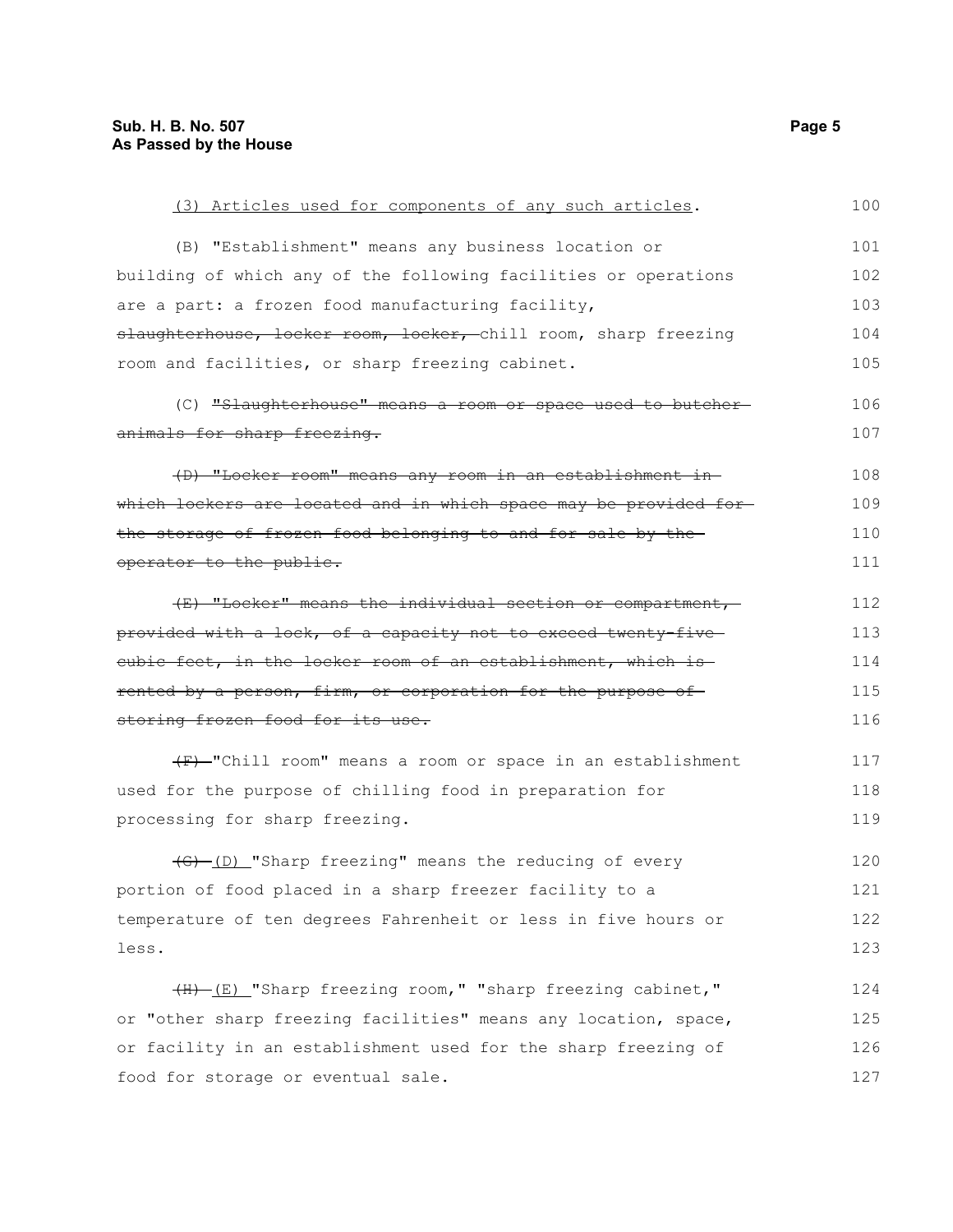### **Sub. H. B. No. 507 Page 6 As Passed by the House**

(I) (F) "Operator" means any person, firm, or corporation operating or maintaining an establishment. 128 129

 $\overline{(J)}$  (G) "Frozen food manufacturing facility" means a room or space in an establishment used to freeze food, other than frozen desserts as defined in section 917.01 of the Revised Code, for eventual sale in a frozen state. 130 131 132 133

**Sec. 915.18.** (A) The refrigeration system for an establishment shall be equipped with accurate and reliable controls for the automatic maintenance of uniform temperatures as required in the various refrigerated rooms and shall be of adequate capacity to provide under extreme conditions of outside temperatures and under peak load conditions in the normal operations of the establishment, the following temperatures: 134 135 136 137 138 139 140

(1) In the chill room temperatures within two degrees of Fahrenheit plus or minus of thirty-eight degrees above zero Fahrenheit with a tolerance of ten degrees Fahrenheit for a reasonable time after fresh food is put in for chilling; 141 142 143 144

(2) In the sharp freezing room temperatures of ten degrees below zero Fahrenheit or lower or temperatures of zero degrees Fahrenheit or lower when forced air circulation is employed with a tolerance of ten degrees Fahrenheit for either type of installation for a reasonable time after fresh food is put in for freezing+ 145 146 147 148 149 150

(3) In the locker room temperatures of not to exceed plus five degrees Fahrenheit with a tolerance of five degrees Fahrenheit higher; 151 152 153

| (B) All establishments with the exception of those having        | 154 |
|------------------------------------------------------------------|-----|
| a locker room only, shall have a chill room, and sharp-freezing- | 155 |
| facilities and facilities for cutting and wrapping or packaging  | 156 |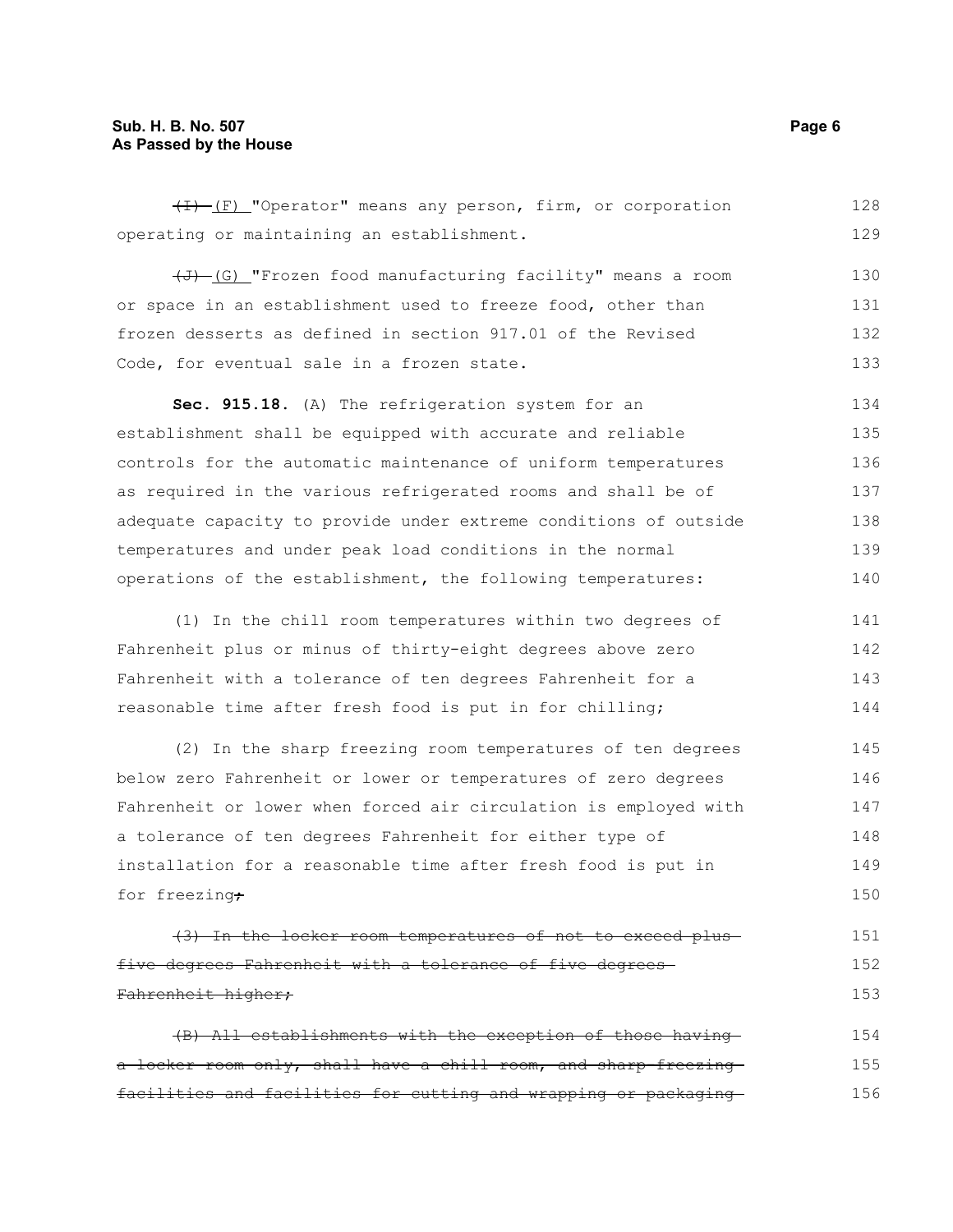food.

#### **Sec. 915.20.** (A) As used in this section:

(1) "Locker" means the individual section or compartment, provided with a lock, of a capacity not to exceed twenty-five cubic feet, in the locker room of an establishment, which is rented by a person, firm, or corporation for the purpose of storing frozen food for its use. 166 167 168 169 170

(2) "Locker room" means any room in an establishment in which lockers are located and in which space may be provided for the storage of frozen food belonging to and for sale by the operator to the public.

(B) Every operator of an establishment having lockers shall keep an accurate record setting forth÷ 175 176

(A) The the name and address of each patron renting a locker or storing food+ 177 178

(B) The rental period for each locker rented, the charge therefor, and the payments thereon; 179 180

(C) All persons renting lockers who are directly or indirectly engaged in the selling of foodstuffs for human consumption must declare this fact to the management and an entry shall be made on the records of the operator. 181 182 183 184

165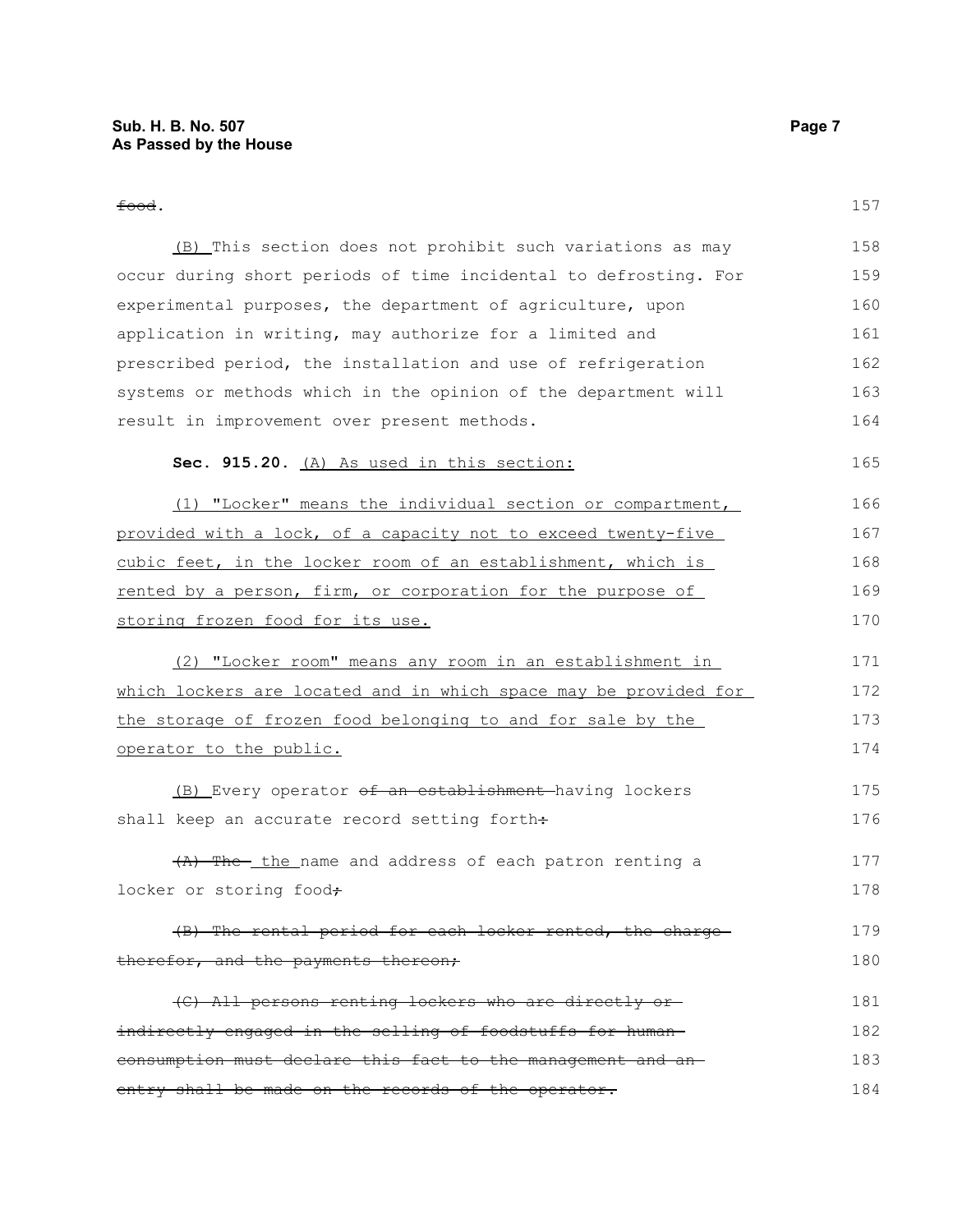| Articles of food in any establishment which are intended-                   | 185 |
|-----------------------------------------------------------------------------|-----|
| for trade channels must be handled as provided under sections               | 186 |
| 915.03 to 915.12, inclusive, of the Revised Code, and the rules             | 187 |
| <del>and regulations promulgated thereunder. An operator may have in-</del> | 188 |
| storage in any establishment under his control, food belonging              | 189 |
| to and for sale by such operator to the public, without-                    | 190 |
| complying with section 915.03 of the Revised Code.                          | 191 |
| Sec. 925.21. As used in sections 925.22 to 925.32,                          | 192 |
| inclusive, of the Revised Code:                                             | 193 |
| (A) "Fruit or vegetable" means any fresh unprocessed fruit                  | 194 |
| or vegetable which is intended for human consumption.                       | 195 |
| (B) "Container" means any device used to hold or enclose a                  | 196 |
| quantity of fruits or vegetables, except one with a capacity of             | 197 |
| one dry quart or less which is packed in a larger container                 | 198 |
| marked in compliance with sections 925.21 to 925.32, inclusive,             | 199 |
| of the Revised Code.                                                        | 200 |
| (C) "Person" includes any individual, company,                              | 201 |
| partnership, corporation, or association or any combination of              | 202 |
| individuals of whatever form and character, also any employee,              | 203 |
| agent, or officer thereof.                                                  | 204 |
| (D) "Unclassified" means that no grade has been applied to                  | 205 |
| a quantity of fruits or vegetables.                                         | 206 |
| Sec. 925.62. No person, firm, or corporation shall dye or                   | 207 |
| otherwise color any rabbit or baby poultry, including, but not              | 208 |
| limited to, chicks and ducklings. No person, firm, or                       | 209 |
| corporation shall sell, offer for sale, expose for sale, raffle,            | 210 |
| or give away any rabbit or baby poultry which has been dyed or              | 211 |
| otherwise colored. No poultry younger than four weeks of age may            | 212 |
| be sold, given away, or otherwise distributed to any person in              | 213 |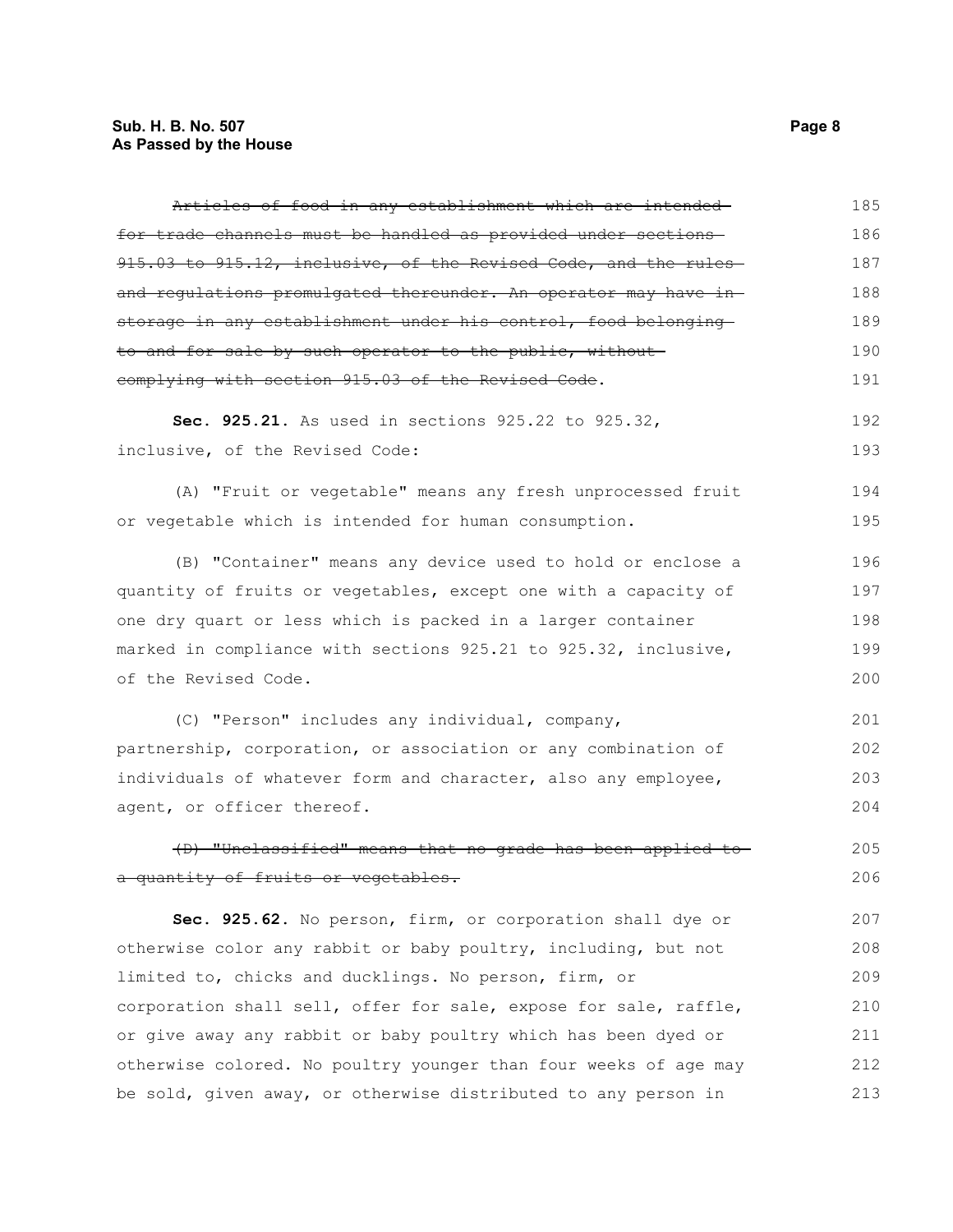#### **Sub. H. B. No. 507 Page 9 As Passed by the House**

lots of less than-six three. Stores, shops, vendors, and others offering young poultry for sale or other distribution shall provide and operate brooders or other heating devices that may be necessary to maintain poultry in good health, and shall keep adequate food and water available to the poultry at all times. 214 215 216 217 218

**Sec. 3715.041.** (A)(1) As used in this section, "food processing establishment" has the same meaning as in section 3715.021 of the Revised Code.

(2) A person that operates a food processing establishment shall register the establishment annually with the director of agriculture. The person shall submit an application for registration or renewal on a form prescribed and provided by the director. Except as provided in division (G) of this section, an application for registration or renewal shall be accompanied by a registration fee in an amount established in rules adopted under this section. If a person files an application for registration on or after the first day of August of any year, the fee shall be one-half of the annual registration fee. 222 223 224 225 226 227 228 229 230 231

(B)(1) The director shall inspect the food processing establishment for which an application for initial registration has been submitted. If, upon inspection, the director finds that the establishment is in compliance with this chapter and Chapter 911., 913., 915., or 925. of the Revised Code, as applicable, or applicable rules adopted under those chapters, the director shall issue a certificate of registration to the food processing establishment. A food processing establishment registration expires on the thirty-first day of January and is valid until that date unless it is suspended or revoked under this section. 232 233 234 235 236 237 238 239 240 241

(2) A person that is operating a food processing establishment shall apply to the director for a certificate of 242 243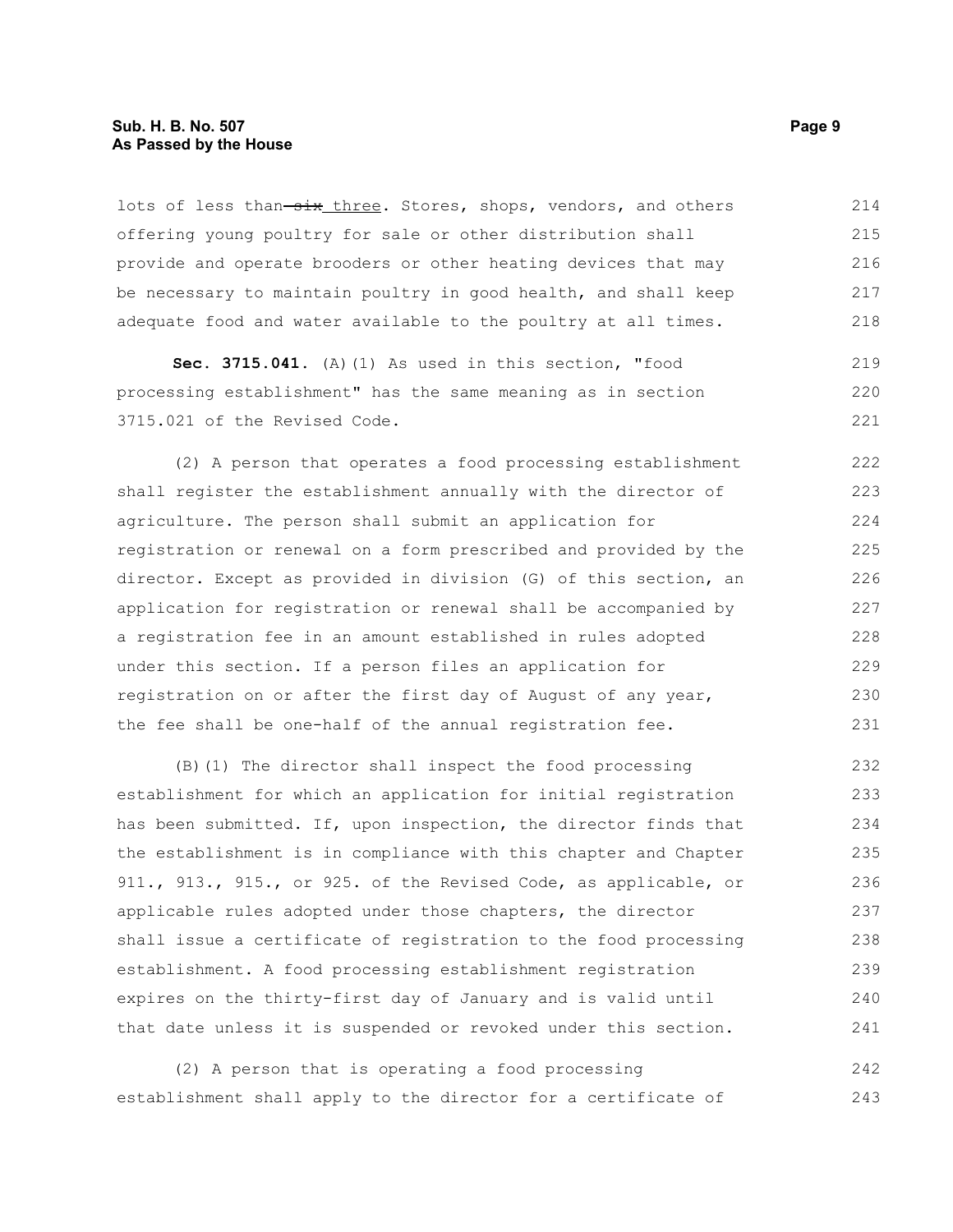#### **Sub. H. B. No. 507 Page 10 As Passed by the House**

registration not later than a date specified by the director in rules adopted under this section. If an application is not filed with the director or postmarked on or before that date, the director shall assess a late fee in an amount established in rules adopted under this section. 244 245 246 247 248

(C)(1) A food processing establishment registration may be renewed by the director. A person seeking registration renewal shall submit an application for renewal to the director not later than the thirty-first day of January. The director shall issue a renewed certificate of registration on receipt of a complete renewal application except as provided in division (C) (2) of this section.

(2) If a renewal application is not filed with the director or postmarked on or before the thirty-first day of January, the director shall assess a late fee in an amount established in rules adopted under this section. The director shall not renew the registration until the applicant pays the late fee. 256 257 258 259 260 261

(D) A copy of the food processing establishment registration certificate shall be conspicuously displayed in an area of the establishment to which customers of the establishment have access.

(E)(1) The director or the director's designee may issue an order suspending or revoking a food processing establishment registration upon determining that the registration holder is in violation of this chapter or Chapter 911., 913., 915., or 925. of the Revised Code, as applicable, or applicable rules adopted under those chapters. Except as provided in division (E)(2) of this section, a registration shall not be suspended or revoked until the registration holder is provided an opportunity to 266 267 268 269 270 271 272 273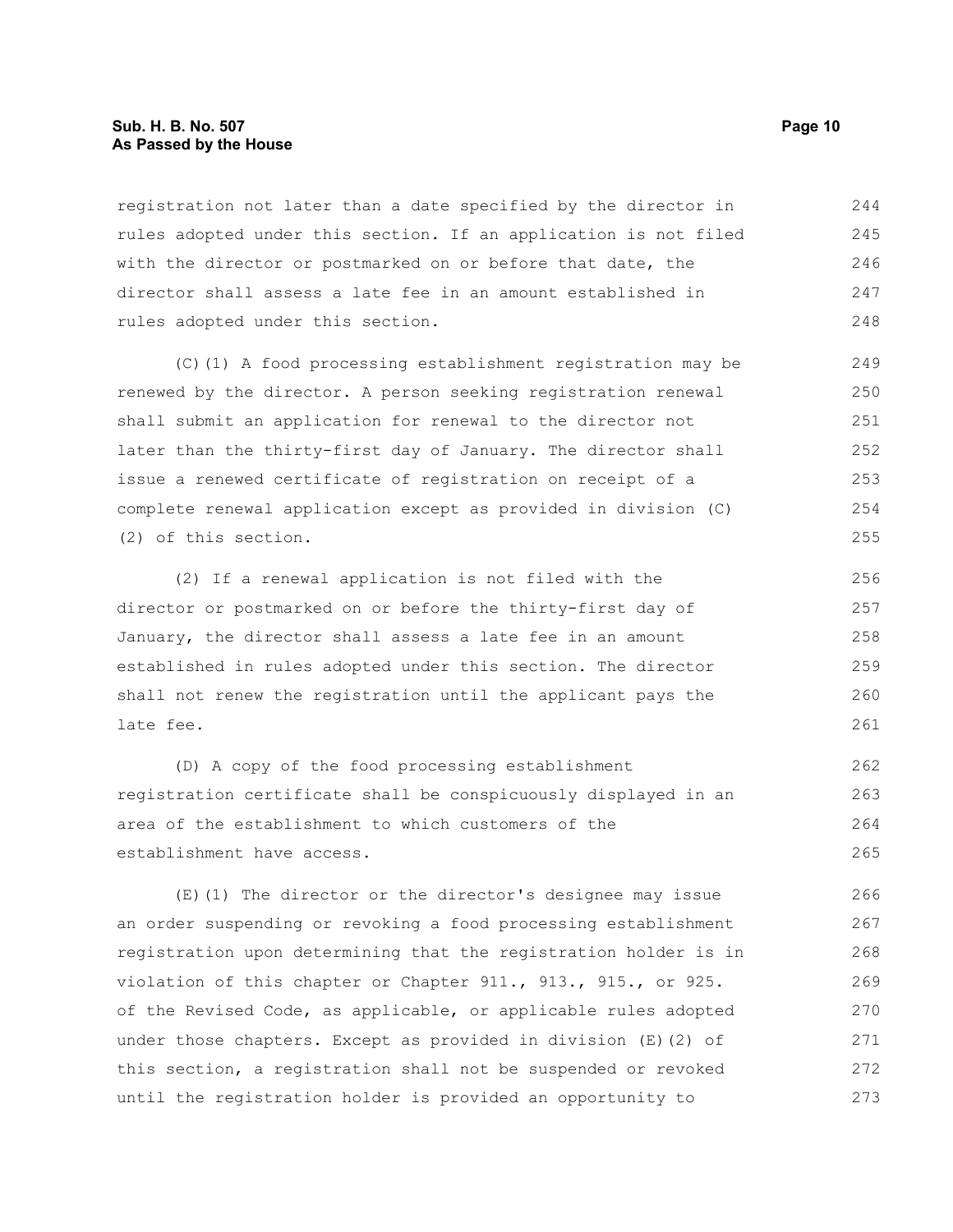appeal the suspension or revocation in accordance with Chapter 119. of the Revised Code. (2) If the director determines that a food processing establishment presents an immediate danger to the public health, the director may issue an order immediately suspending the establishment's registration without affording the registration holder an opportunity for a hearing. The director then shall afford the registration holder an opportunity for a hearing in accordance with Chapter 119. of the Revised Code not later than ten days after the date of suspension. (3) If the director finds that a person is operating a 274 275 276 277 278 279 280 281 282 283 284

food processing establishment without registering the establishment under this section, the director shall issue a letter of warning to the person giving the person ten days to register the establishment. If the person fails to register the establishment within that ten-day time period, the director may assess a civil penalty against the person. If the director assesses a civil penalty, the director shall do so as follows: 285 286 287 288 289 290 291

(a) If, within five years of the issuance of the letter of warning to the person, the director has not previously assessed a civil penalty against the person under this section, in an amount not exceeding five hundred dollars; 292 293 294 295

(b) If, within five years of the issuance of the letter of warning to the person, the director has previously assessed one civil penalty against the person under this section, in an amount not exceeding one thousand five hundred dollars; 296 297 298 299

(c) If, within five years of the issuance of the letter of warning to the person, the director has previously assessed two or more civil penalties against the person under this section, 300 301 302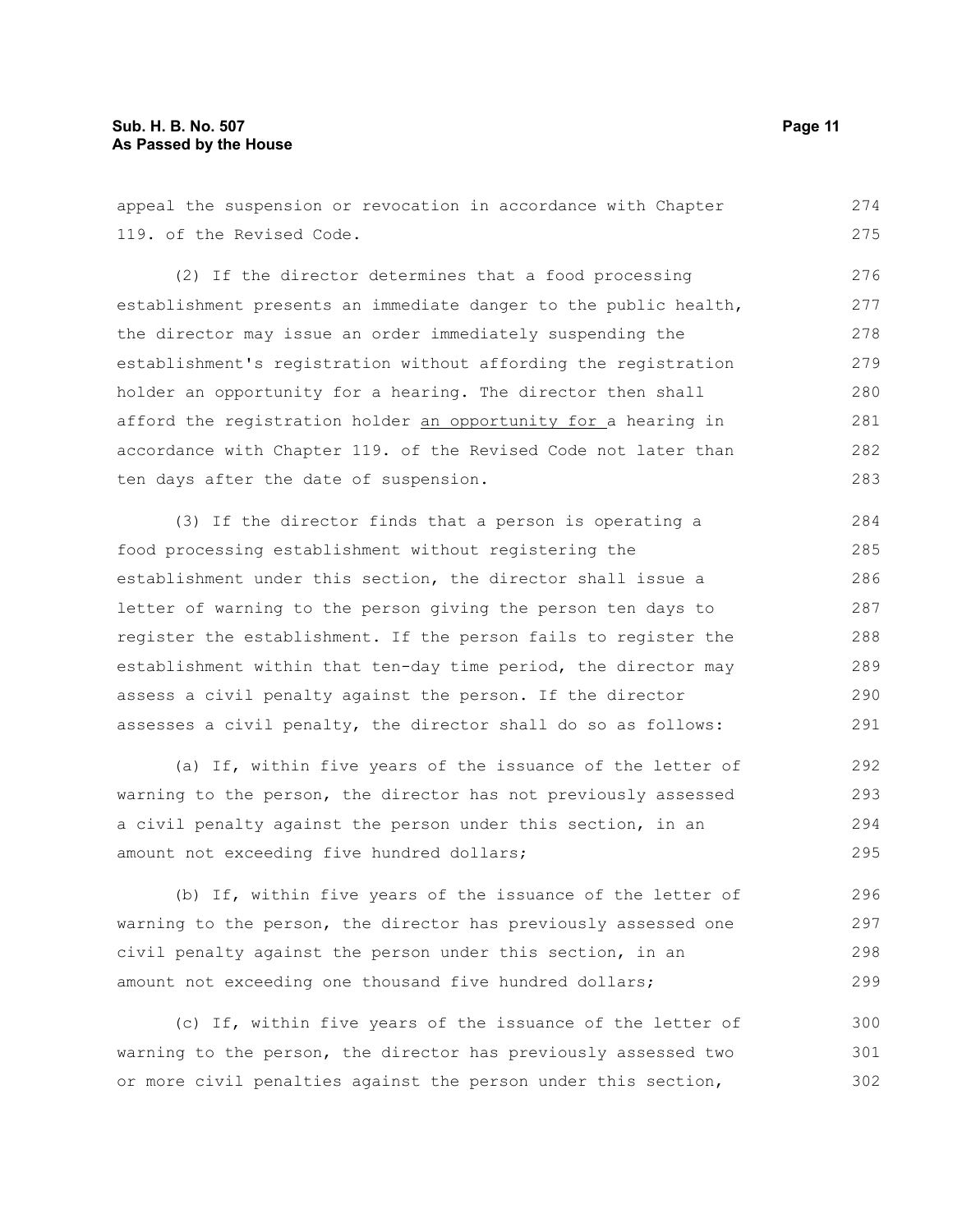in an amount not exceeding five thousand dollars. (F) The director shall adopt rules in accordance with Chapter 119. of the Revised Code that establish all of the following: (1) The date by which a person that is operating a food processing establishment must submit an application for a food processing establishment registration; (2) The amount of the registration fee that must be submitted with an application for a food processing establishment registration and with an application for renewal; (3) The amount of the late fee that is required in division (B)(2) of this section; (4) The amount of the fee for the late renewal of a food processing establishment registration that is required in division (C)(2) of this section; (5) Any other procedures and requirements that are necessary to administer and enforce this section. (G) The following are not required to pay any registration fee that is otherwise required in this section: (1) Bakeries registered under section 911.02 of the Revised Code; (2) Canneries licensed under section 913.02 of the Revised Code; (3) Soft drink plants licensed under section 913.23 of the Revised Code; (4) Cold-storage warehouses licensed under section 915.02 of the Revised Code; 303 304 305 306 307 308 309 310 311 312 313 314 315 316 317 318 319 320 321 322 323 324 325 326 327 328 329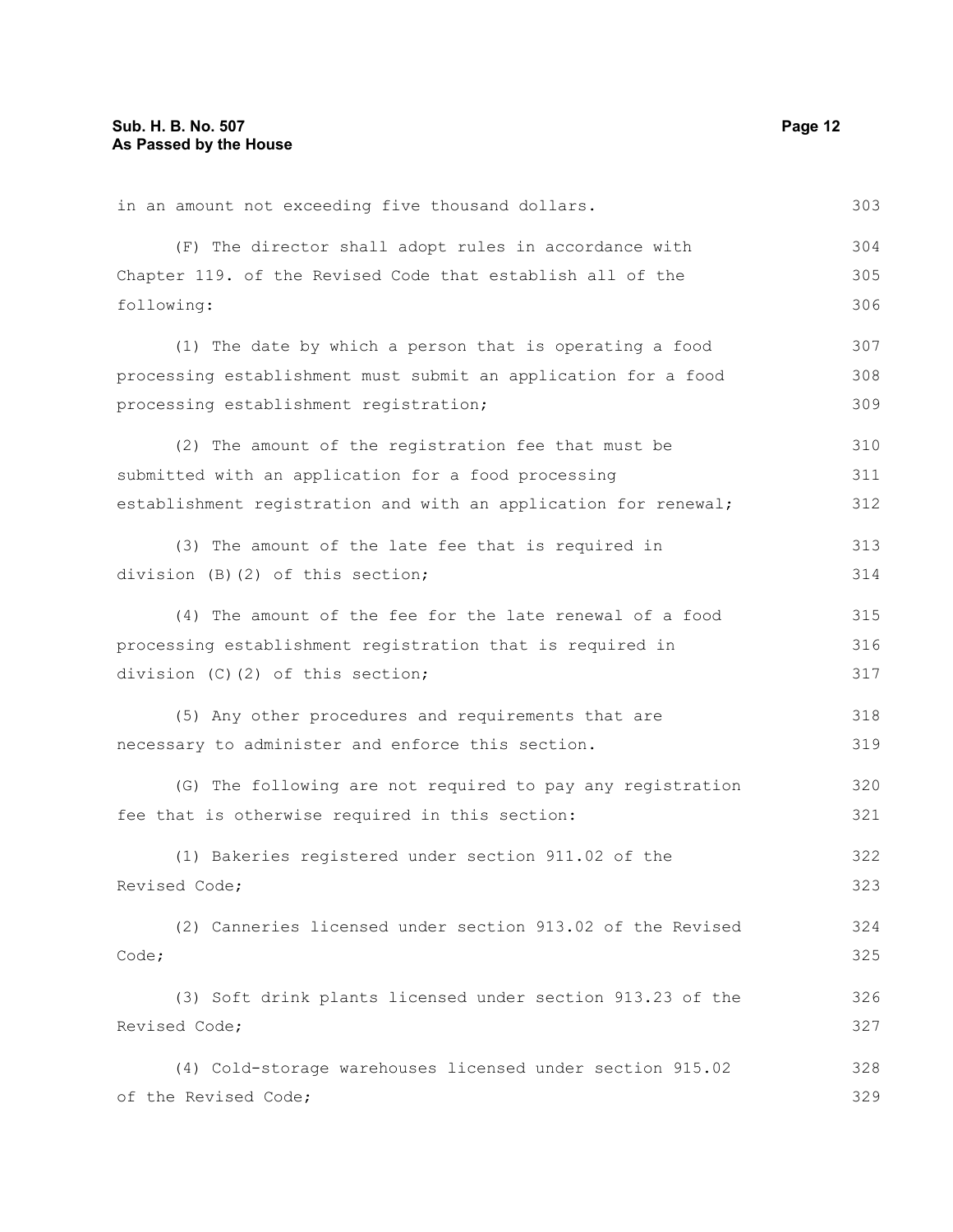celery seed.

(5) Persons licensed under section 915.15 of the Revised Code; (6) Persons that are engaged in egg production and that maintain annually five hundred or fewer laying hens. (H) All money that is collected under this section shall be credited to the food safety fund created in section 915.24 of the Revised Code. **Sec. 3715.07.** A flavoring extract is adulterated within the meaning of sections  $3715.01$  to  $3715.37$ , inclusive,  $3715.34$ of the Revised Code, if, when sold under or by any one of the following names it differs from the standard fixed therefor by this section: (A) Almond extract is the flavoring extract prepared from oil of bitter almonds, free from hydrocyanic acid, and shall contain not less than one per cent by volume of oil of bitter almonds. (B) Anise extract is the flavoring extract prepared from oil of anise, and shall contain not less than three per cent by volume of oil of anise. (C) Celery seed extract is the flavoring extract prepared from celery seed or the oil of celery seed, or both, and shall contain not less than three-tenths per cent by volume of oil of 330 331 332 333 334 335 336 337 338 339 340 341 342 343 344 345 346 347 348 349 350 351

(D) Cassia extract is the flavoring extract prepared from oil of cassia, and shall contain not less than two per cent by volume of oil of cassia. 353 354 355

(E) Cinnamon extract is the flavoring extract prepared from oil of cinnamon, and shall contain not less than two per 356 357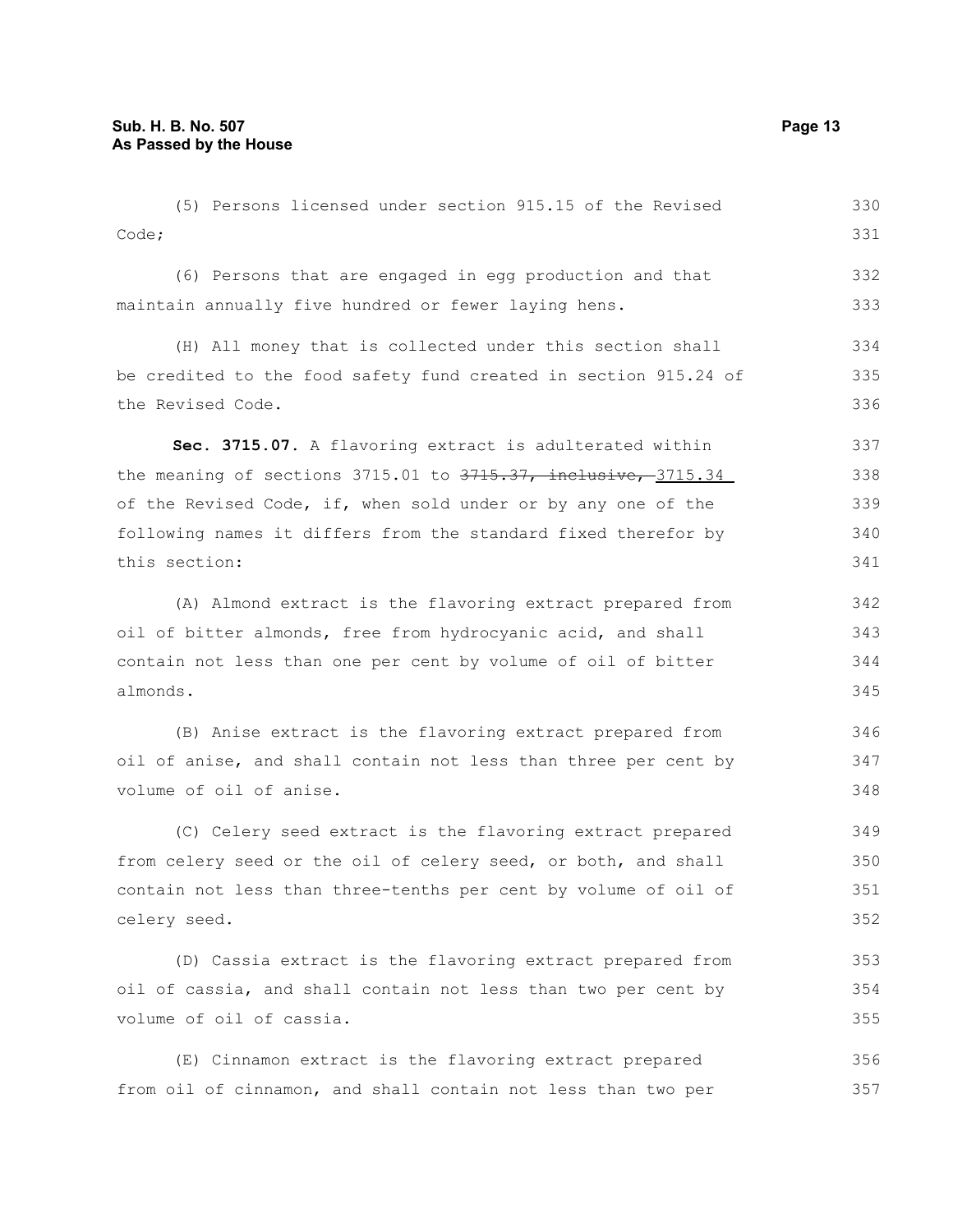cent by volume of oil of cinnamon.

(F) Clove extract is the flavoring extract prepared from oil of cloves, and shall contain not less than two percent by volume of oil of cloves. 359 360 361

(G) Ginger extract is the flavoring extract prepared from ginger, and shall contain in each one hundred cubic centimeters the alcohol-soluble matters from not less than twenty grams of ginger.

(H) Lemon extract is the flavoring extract prepared from oil of lemon or from lemon peel, or both, and shall contain not less than five per cent by volume of oil of lemon. 366 367 368

(I) Terpeneless extract of lemon is the flavoring extract prepared by shaking oil of lemon with dilute alcohol, or by dissolving terpeneless oil of lemon in dilute alcohol, and shall contain not less than two-tenths per cent by weight of citral derived from oil of lemon.

(J) Nutmeg extract is the flavoring extract prepared from oil of nutmeg, and shall contain not less than two per cent by volume of oil of nutmeg. 374 375 376

(K) Orange extract is the flavoring extract prepared from oil of orange or from orange peel, or both, and shall contain not less than five per cent by volume of oil of orange. 377 378 379

(L) Terpenless extract of orange is the flavoring extract prepared by shaking oil of orange with dilute alcohol, or by dissolving terpeneless oil of orange in dilute alcohol and shall correspond in flavoring strength to orange extract. 380 381 382 383

(M) Peppermint extract is the flavoring extract prepared from oil of peppermint or from peppermint, or both, and shall 384 385

362

363 364 365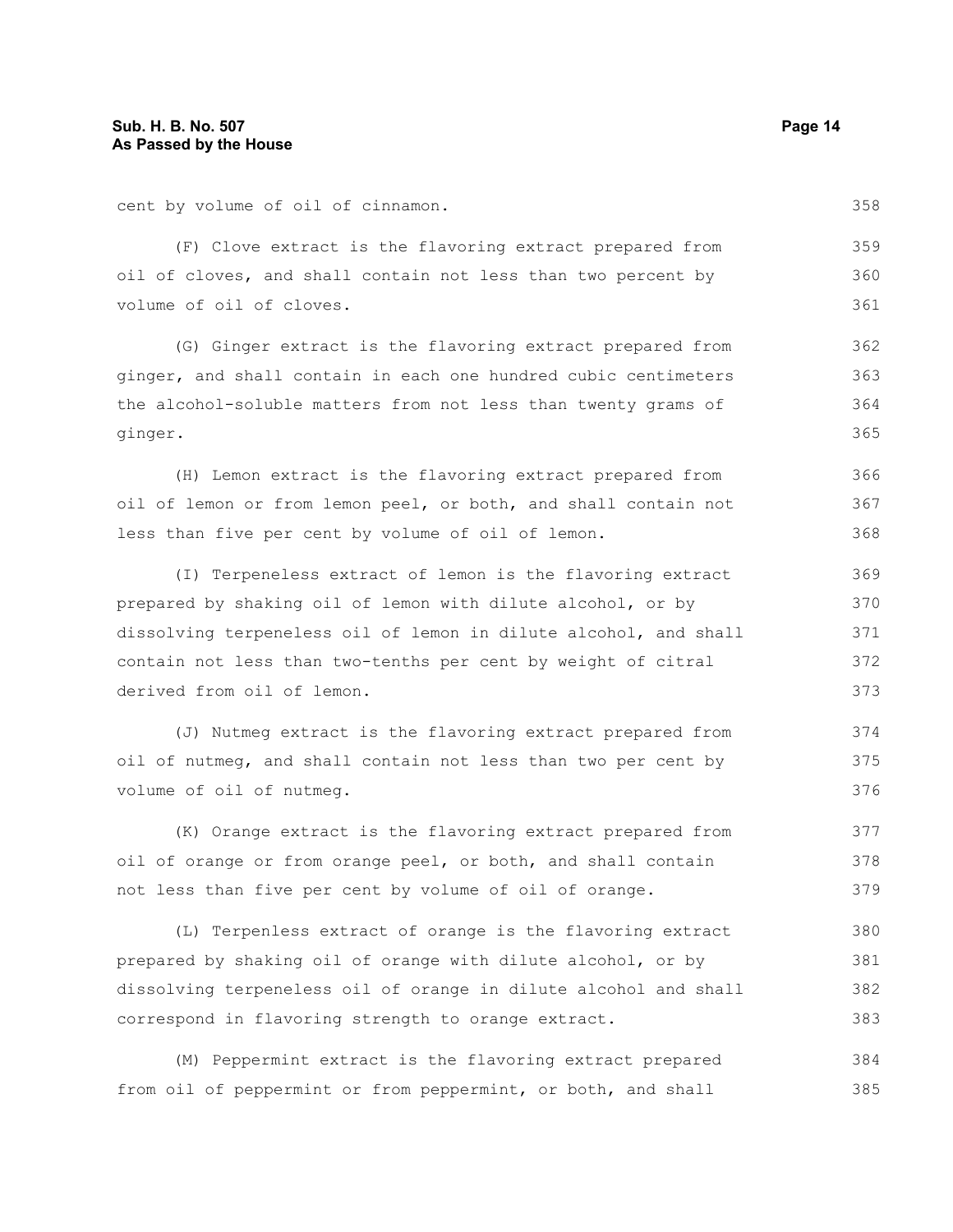contain not less than three per cent by volume of oil of peppermint. 386 387

(N) Rose extract is the flavoring extract prepared from otto of roses, with or without rose petals, and shall contain not less than four-tenths per cent by volume of otto of roses. 388 389 390

(O) Savory extract is the flavoring extract prepared from oil of savory or from savory, or both, and shall contain not less than thirty-five hundredths per cent by volume of oil of savory. 391 392 393 394

(P) Spearmint extract is the flavoring extract prepared from oil of spearmint or from spearmint, or both, and shall contain not less than three per cent by volume of oil of spearmint. 395 396 397 398

(Q) Star anise extract is the flavoring extract prepared from oil of star anise, and shall contain not less than three per cent by volume of oil of star anise.

(R) Sweet basil extract is the flavoring extract prepared from oil of sweet basil or from sweet basil, or both, and shall contain not less than one-tenth per cent by volume of oil of sweet basil. 402 403 404 405

(S) Sweet marjoram extract or marjoram extract is the flavoring extract prepared from the oil of marjoram or from marjoram, or both, and shall contain not less than one per cent by volume of oil of marjoram. 406 407 408 409

(T) Thyme extract is the flavoring extract prepared from oil of thyme or from thyme, or both, and shall contain not less than two-tenths per cent by volume of oil of thyme. 410 411 412

(U) Tonka extract is the flavoring extract prepared from 413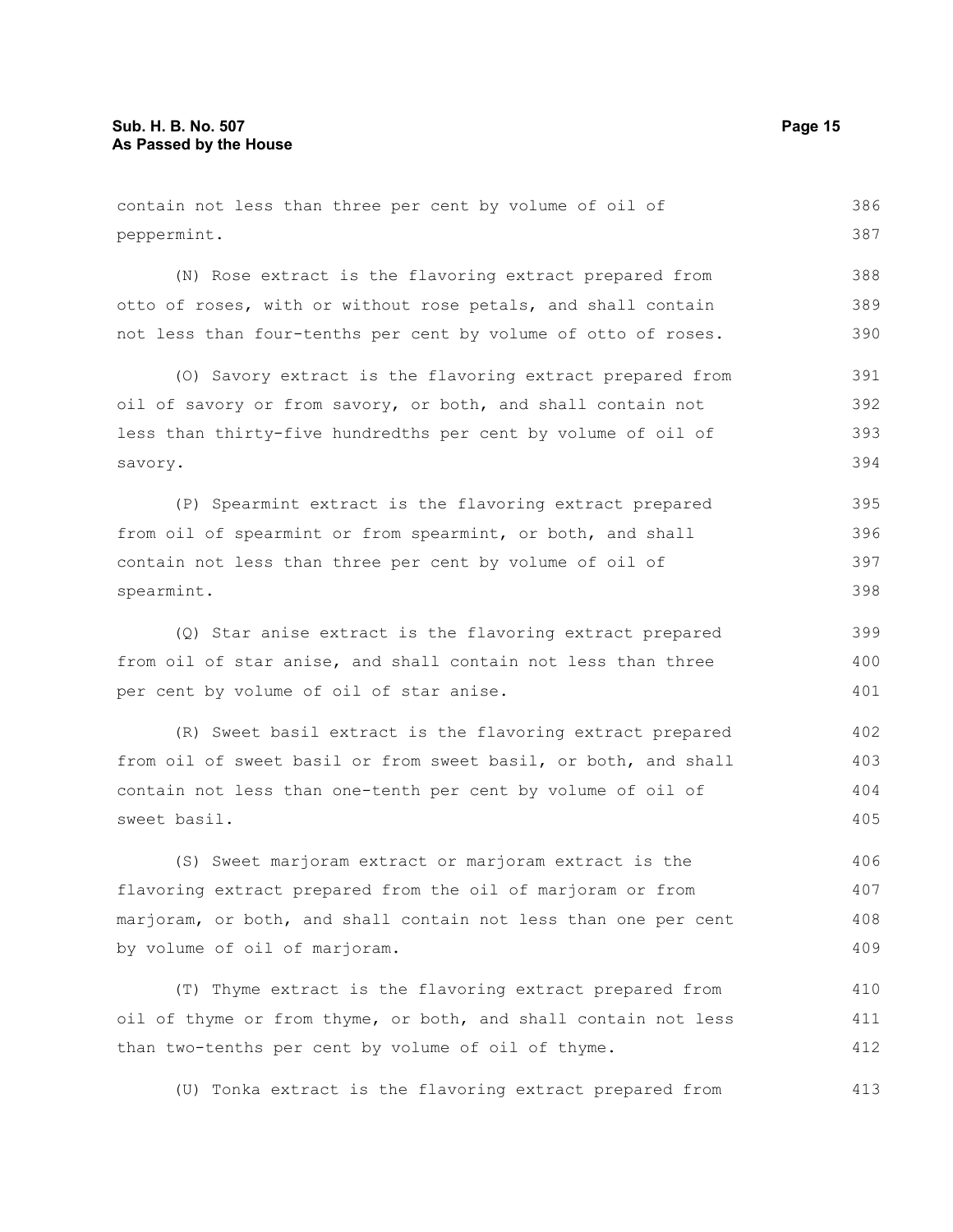tonka bean, with or without sugar or glycerine, and shall contain not less than one-tenth per cent by weight of coumarin extracted from the tonka bean, together with a corresponding proportion of the other soluble matters thereof. 414 415 416 417

(V) Vanilla extract is the flavoring extract prepared from vanilla bean, with or without sugar or glycerin, and shall contain in one hundred cubic centimeters the soluble matters from not less than ten grams of the vanilla bean. 418 419 420 421

(W) Wintergreen extract is the flavoring extract prepared from oil of wintergreen, and shall contain not less than three per cent by volume of oil of wintergreen. 422 423 424

All of said flavoring extracts shall be a solution in ethyl alcohol of proper strength of the sapid and odorous principles derived from an aromatic plant, or parts of the plant, and shall conform in name to the plant used in its preparation. 425 426 427 428 429

**Sec. 3715.27.** (A) As used in this section, "cider" means the unfermented juice, obtained by mechanically expressing the juice from sound, mature, non-citrus fruit, from which is removed excess pulp and seeds, other than embryonic seeds and small fragments of seeds that cannot be separated by good manufacturing practice. The cider may contain natural or artificial citric acid, preservatives authorized by rules adopted under section 3715.02 of the Revised Code, or a combination thereof. 430 431 432 433 434 435 436 437 438

(B) For the manufacture of apple cider, a mechanical washing and scrubbing device shall be used to remove orchard soil and dirt from the fruit prior to crushing. This device shall be equipped with automatic scrubbing brushes and a means 439 440 441 442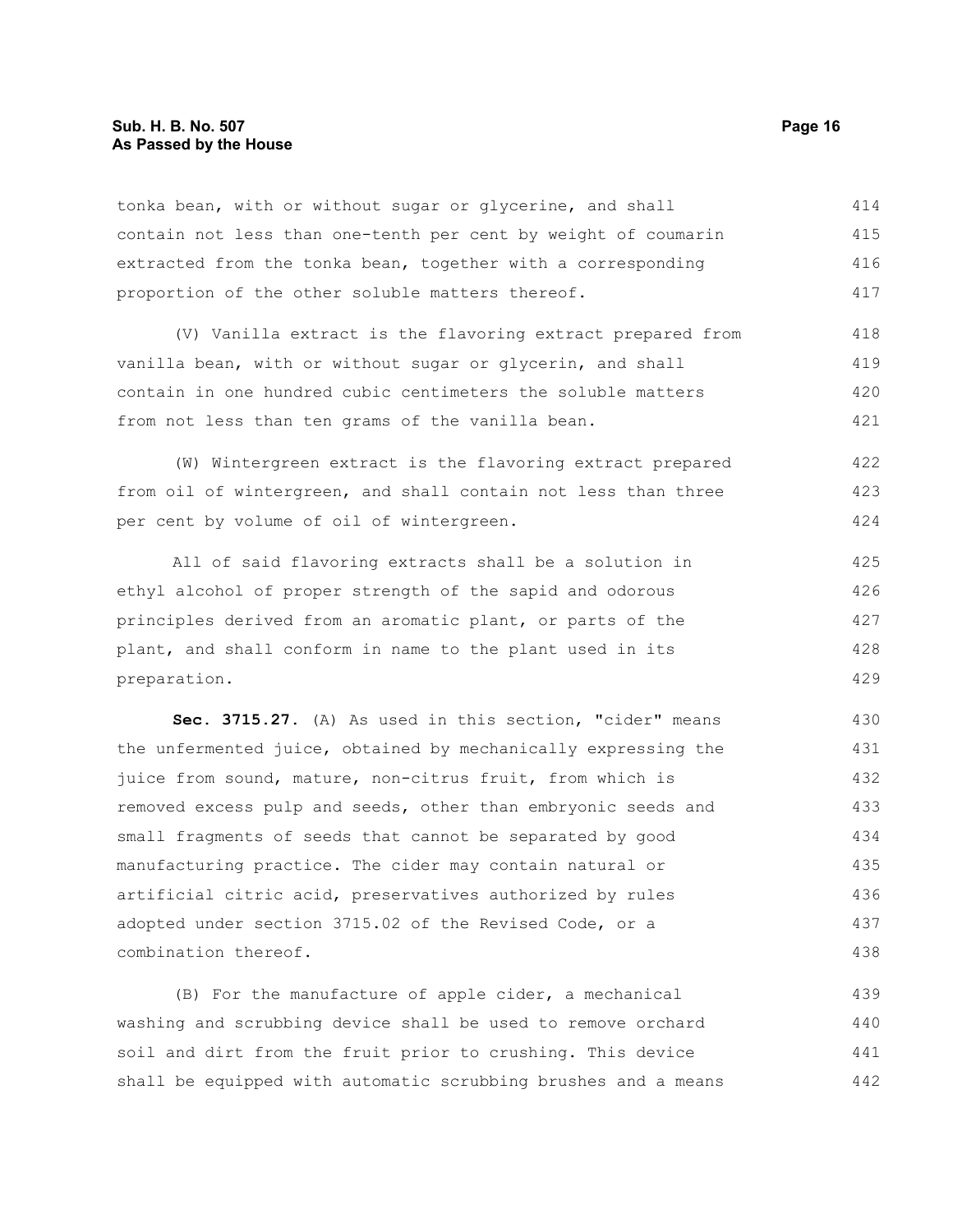to chlorinate add a sanitizer to the water used as the washing liquid. (C) A complete label that complies with rules adopted under section 3715.02 of the Revised Code shall be placed on each package of cider designed for sale to the ultimate consumer. (D) No person shall fail to comply with division (B) or (C) of this section. **Sec. 3715.33.** Vinegar made by fermentation and oxidation without the intervention of distillation shall be branded "fermented vinegar" with the name of the fruit or substance from which it is made. Fermented vinegar, not otherwise provided for in sections  $3715.28$  to  $3715.36$ , inclusive,  $3715.34$  of the Revised Code, and not being distilled vinegar as defined in section 3715.32 of the Revised Code, shall contain not less than two per cent by weight, upon full evaporation at the temperature of boiling water, of solids, contained in the fruit or grain or substance from which such vinegar is fermented, and not less than two and one-half-tenths of one per cent ash or mineral matter, the product of the material from which such vinegar is manufactured. **Sec. 3715.36 3715.34.** No person shall manufacture for 443 444 445 446 447 448 449 450 451 452 453 454 455 456 457 458 459 460 461 462 463 464

sale, sell, deliver, or offer or expose for sale, or have in histhe person's possession with intent to sell or deliver, vinegar not made in compliance with sections 3715.28 to 3715.35, inclusive, 3715.33 of the Revised Code, or contained in packages not branded in compliance with such sections. 465 466 467 468 469

No person shall violate sections  $3715.28$  to  $3715.36$ , inclusive, 3715.34 of the Revised Code. 470 471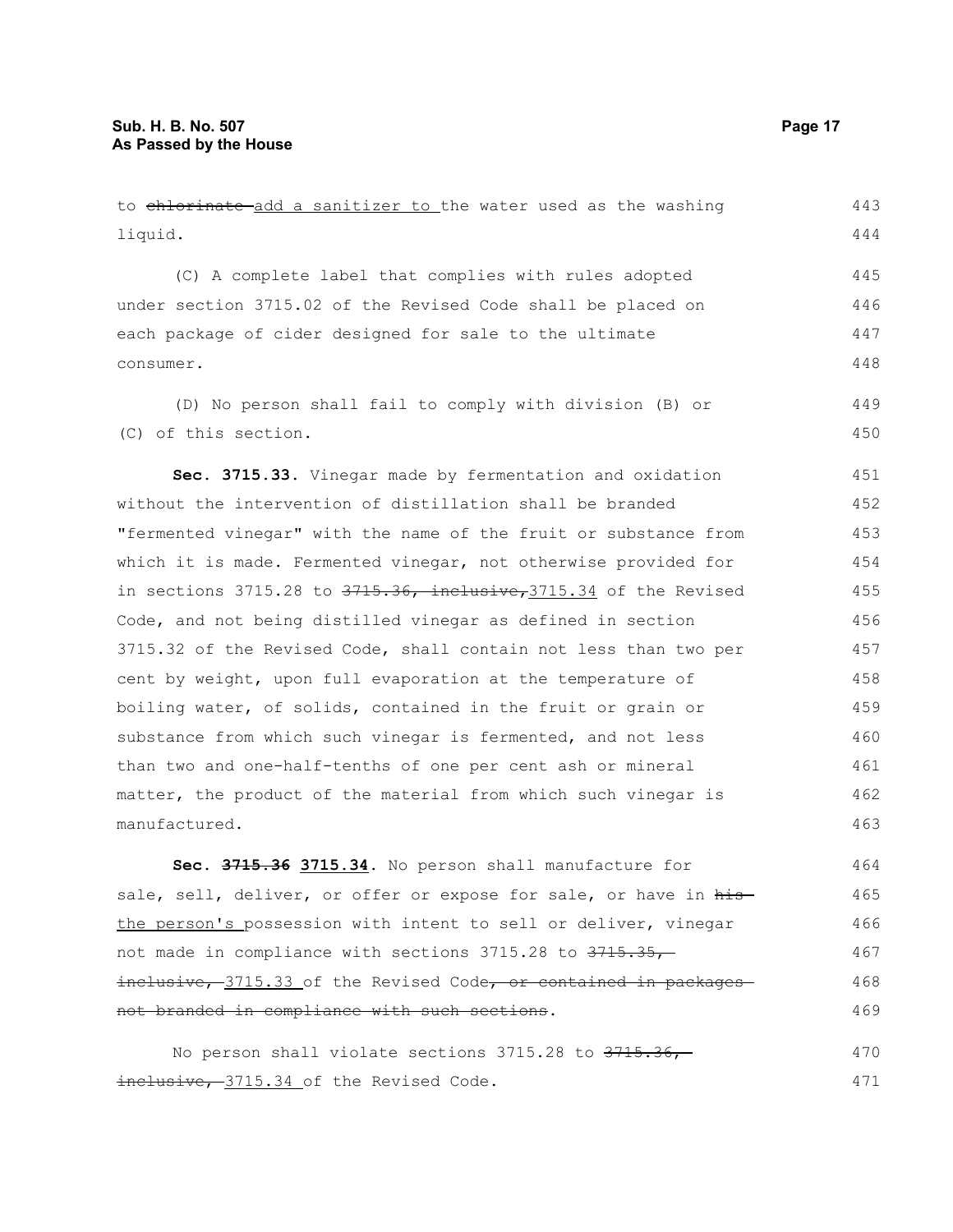Whoever violates this section shall pay all necessary costs and expenses incurred in inspecting and analyzing the vinegar. 472 473 474

Sec. 3715.99. (A) Whoever violates sections section 3715.13 to 3715.19, or 3715.38 of the Revised Code is guilty of a minor misdemeanor. 475 476 477

(B) Whoever violates section 3715.22, 3715.25, or 3715.27 $\rightarrow$ or 3715.34 of the Revised Code is guilty of a misdemeanor of the fourth degree. 478 479 480

(C) Whoever violates section 3715.23 or 3715.36 3715.34 of the Revised Code is guilty of a misdemeanor of the second degree. 481 482 483

(D) Whoever violates section 3715.52 or 3715.65 of the Revised Code is guilty of a misdemeanor of the fourth degree on a first offense; on each subsequent offense, the person is guilty of a misdemeanor of the second degree. 484 485 486 487

(E) Whoever violates section 3715.521 of the Revised Code is guilty of a minor misdemeanor. A violation of that section occurs on a daily basis, not according to the number of times per day that an expired drug, baby food, or infant formula is sold, offered for sale, or delivered at retail or to the consumer. Each day of violation is a separate offense. 488 489 490 491 492 493

**Section 2.** That existing sections 913.04, 913.28, 915.01, 915.03, 915.14, 915.18, 915.20, 925.21, 925.62, 3715.041, 3715.07, 3715.27, 3715.33, 3715.36, and 3715.99 of the Revised Code are hereby repealed. 494 495 496 497

**Section 3.** That sections 913.27, 915.04, 915.05, 915.06, 915.07, 915.08, 915.19, 915.21, 925.26, 925.27, 925.28, 925.52, 925.56, 925.61, 3715.14, 3715.15, 3715.16, 3715.17, 3715.18, 498 499 500